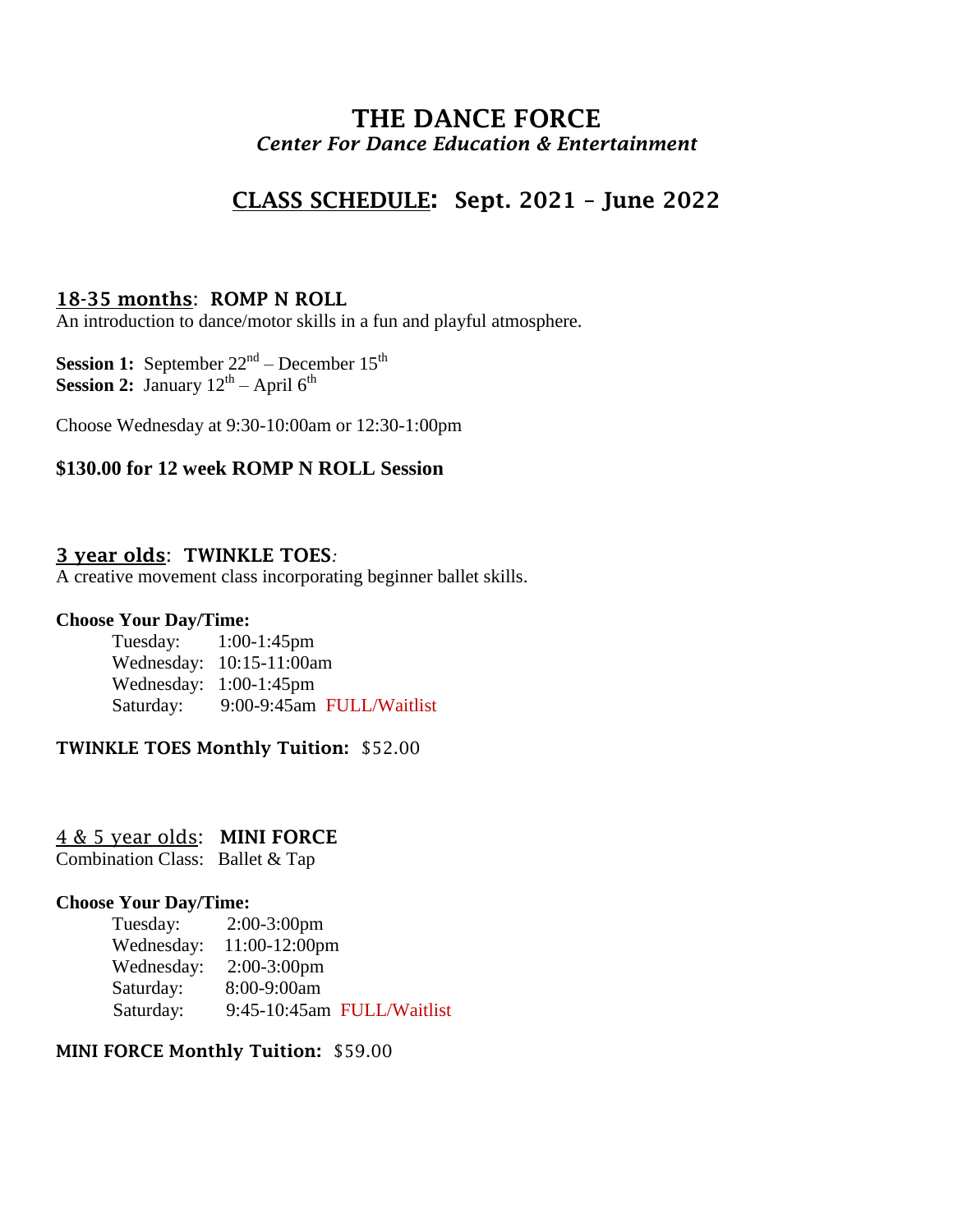## **Kindergarten & First Grade: FORCE 1**

| Thursday: | Tap    | $3:45-4:15$ pm                         |
|-----------|--------|----------------------------------------|
|           | Jazz   | 4:15-4:45pm FULL/Waitlist              |
|           | Ballet | 4:45-5:15pm FULL/Waitlist              |
|           |        | Hip-Hop 5:15-6:00pm FULL/Waitlist      |
| Friday:   |        | Hip-Hop: 3:30-4:15pm FULL/Waitlist     |
| Saturday: |        | Baton 12:30-1:00pm $(1st – 5th Grade)$ |
|           |        | Tap 1:00-1:30pm                        |
|           |        | Jazz 1:30-2:00pm                       |
|           |        | Ballet 2:00-2:30pm FULL/Waitlist       |
|           |        |                                        |

#### **Second & Third Grade: FORCE 2**

| Tuesday:  | Tap<br><b>Ballet</b><br>Jazz      | 3:30-4:00pm<br>$4:00-4:45$ pm<br>$4:45-5:15$ pm                                     |
|-----------|-----------------------------------|-------------------------------------------------------------------------------------|
| Thursday: | Hip-Hop<br><b>Cheer-Dance</b>     | 5:15-6:00pm FULL/Waitlist<br>6:00-6:45pm FULL/Waitlist                              |
| Friday:   | Hip-Hop<br><b>Musical Theater</b> | 3:30-4:15pm FULL/Waitlist<br>4:15-5:00pm FULL/Waitlist                              |
| Saturday: | Tap<br>Jazz<br>Ballet<br>Baton    | 10:45-11:15am<br>11:15-11:45am<br>11:45-12:30pm<br>12:30-1:00pm $(1st – 5th Grade)$ |

## **Fourth & Fifth Grade**: **FORCE 3**

| Tuesday:  | Tap                    | $5:15-5:45$ pm                   |
|-----------|------------------------|----------------------------------|
|           | Jazz                   | 5:45-6:30pm                      |
|           | <b>Ballet</b>          | 6:30-7:15pm                      |
| Thursday: | <b>Cheer-Dance</b>     | 6:00-6:45pm FULL/Waitlist        |
|           | Hip-Hop                | 6:45-7:30pm                      |
| Friday:   | <b>Musical Theater</b> | 4:15-5:00pm FULL/Waitlist        |
|           | Hip-Hop                | 5:00-5:45pm FULL/Waitlist        |
|           | Intro Modern           | 5:45-6:30pm                      |
| Saturday: | <b>Baton</b>           | 12:30-1:00pm $(1st – 5th Grade)$ |

### **Monthly Tuition: FORCE1, FORCE 2, FORCE 3**

| 30 minute class:    | \$44.00 |
|---------------------|---------|
| 45 minute class:    | \$52.00 |
| 1 Hour of classes:  | \$59.00 |
| 1 Hour 15 minutes:  | \$64.00 |
| 1 Hour 30 minutes:  | \$70.00 |
| 1 Hour 45 minutes:  | \$76.00 |
| 2 Hours of classes: | \$82.00 |

*Each additional 30 minute class: Add \$12.00 Each additional 45 minute class: Add \$18.00*